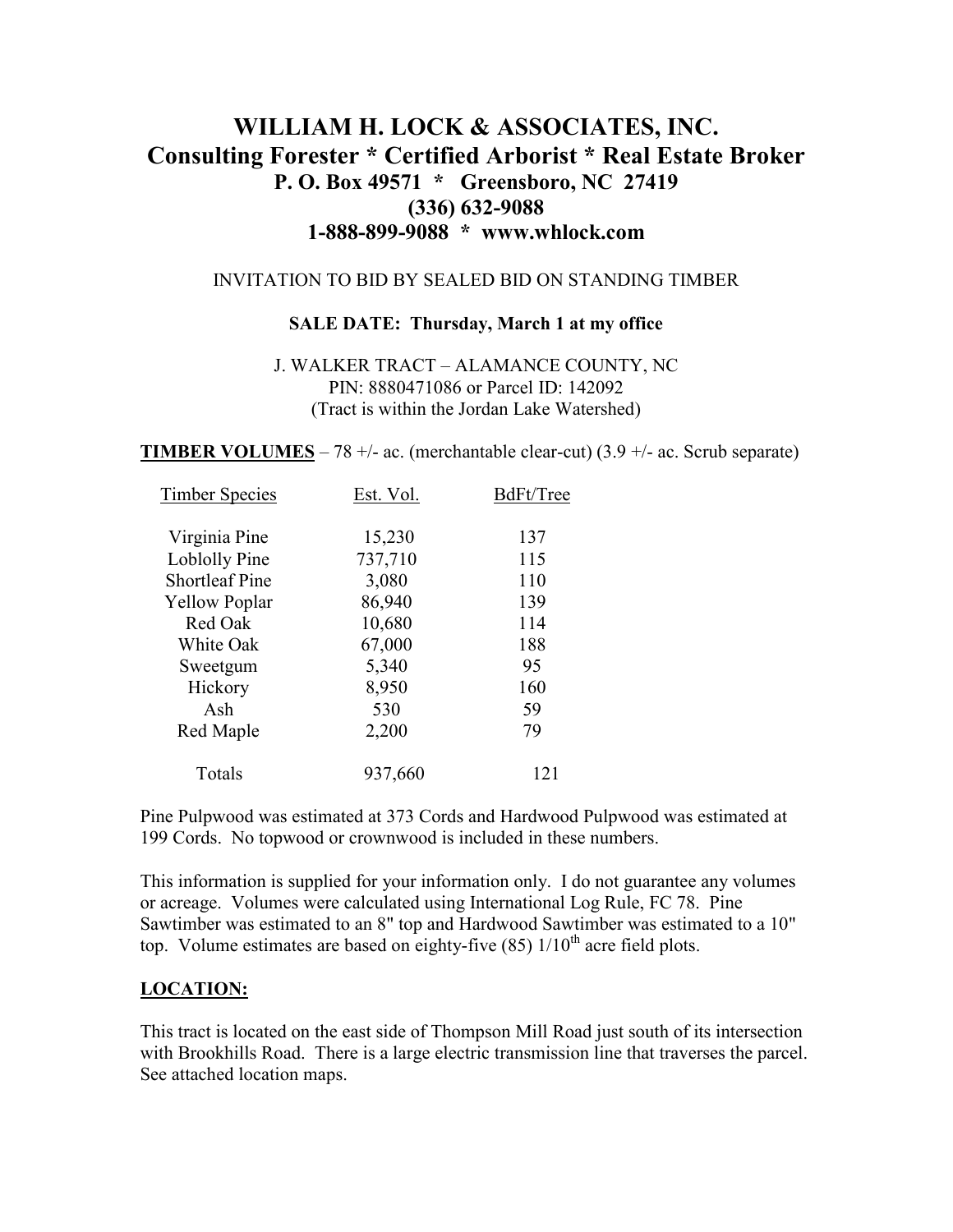Page Two Walker - Timber Sale Sale Date: Thursday – March 1, 2012 at 11:00 am at my office

## **BIDS:**

The Walker Tract is being sold on a lump sum sealed bid basis. Bids will be accepted by **regular mail** if received by 5:00 pm on Wednesday, February 29, 2012 **OR** bids will be accepted by **email (whlock@whlock.com), telephone (336-632-9088), fax (336-632- 9088), or in-person** at my office until 11:00 am on Thursday, March 1, 2012. At 11:00 am on Thursday, March 1, 2012 all bids received will be recorded. The successful bidder will be notified within 24 hours of the bid openings. A 10% deposit may be requested to be delivered to William H. Lock & Associates, Inc. within 72 hours of the bid opening. The balance of the sales price is to be delivered at the sale closing which should occur on or before March 22, 2012. The seller reserves the right to refuse or accept any and all bids. Seller will consider all bids. The seller will be responsible for the timber deed preparation, revenue stamps if recorded, and forestry consultant fees. The buyer will be responsible for all other closing costs. A \$1,000 performance deposit will be payable at closing and held in a non-interest bearing trust account until satisfactory completion of logging. The performance deposit does not limit the buyer's liability.

# **PLACE OF SALE:**

The timber sale will be held at the office of William H. Lock & Associates, Inc. in Greensboro, NC. The office address is 375 S. Swing Road, Greensboro, NC 27409. Telephone and Fax: 336-632-9088; Email: whlock@whlock.com

### **CONDITIONS OF SALE**:

1. The Buyer shall have 24 months from the date of the timber deed to cut and remove all merchantable timber within the "Sale Areas". The tract is within the Jordan Lake Watershed. Creek buffers and "out" areas have been painted blue. No blue painted trees and no trees within the blue painted zones are to be harvested. Buyer agrees to abide by all necessary regulations pertaining to this particular watershed and all other applicable rules and regulations pertaining to timber harvesting.

2. The Buyer shall access the tract from Thompson Mill Road. All access routes will need to be installed and/or maintained according to all North Carolina Best Management Practices, Forest Practice Guidelines, and any applicable river basin rules. Any existing roadways must remain open and passable by ordinary traffic at all times. The roadways must be left in similar condition at the completion of the harvesting operation as they were at the beginning of the harvesting operation. Call W.H. Lock if questions concerning access routes.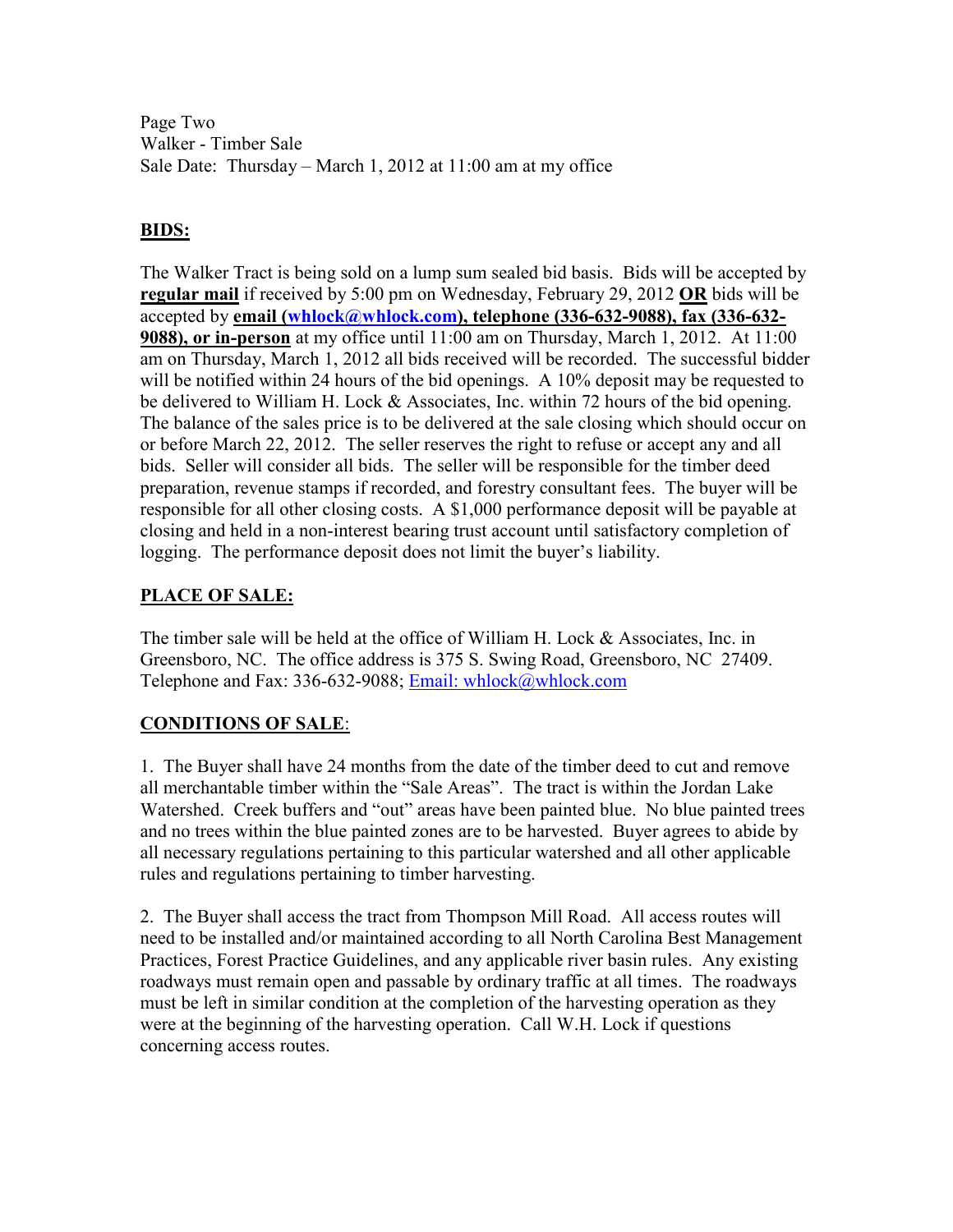Page Three Walker - Timber Sale Sale Date: Thursday – March 1, 2012 at 11:00 am at my office

3. The Buyer is responsible for maintaining a clean site. No equipment parts, trash, tires or other debris shall be left on the property. It shall be the Buyer's responsibility to clean up any hazardous material or chemical waste spills including but not limited to Diesel Fuel, Hydraulic Fluid, Machine Oil, and/or Gasoline upon the subject property. Responsibility will include any required remediation including but not limited to the removal of contaminated soils.

4. Harvesting operations must not interfere with any farming operations and farming operations must not interfere with any harvesting operations. Decking, loading or hauling will not be permitted in any existing open fields or pastures immediately adjacent to the timber unless approved by William H. Lock & Associates, Inc. If approved, open areas must be free of logging debris, smoothed when completed, and re-seeded if necessary. All loading decks and truck parking areas must be reseeded when the harvesting operation is completed.

5. The Buyer is responsible for following all Federal, State, and local regulations regarding timber harvesting activities. If required, Buyer is responsible for obtaining any necessary permits or licenses required for timber harvesting. All logging operations must conform to North Carolina Best Management Practices, Forest Practices Guidelines, Jordan Lake Watershed rules, and any applicable river basin rules. In the event that a non-compliance situation is identified on the tract as a result of the harvesting operation, William H. Lock & Associates, Inc. will have the express right to suspend the harvesting operation until the situation is brought into compliance. No trees or other logging debris shall be left in or across the property boundary, sale cutting lines or access roads and paths.

6. All necessary property lines and corners have been marked with pink flagging. No flagged or painted trees denoting the property and/or sale boundary shall be cut and no trees outside the boundary lines shall be cut. If trees marking the property lines or sale boundary are cut, North Carolina timber trespass laws may apply. No trees shall be cut to fall on a neighboring landowner's property or where potential damage may occur. If existing property corners are damaged or removed as a result of the harvesting operation, Buyer agrees to replace the markers at the correct surveyed location at their own expense.

7. Buyer agrees to notify William H. Lock & Associates, Inc., P. O. Box 49571, Greensboro, NC 27419 at least 3 days in advance of the beginning of the harvesting operation and at least 3 days in advance of the completion of the harvesting operation. The buyer and/or logger must complete a pre-harvest inspection with WHL & Associates prior to beginning any logging activity.

8. Seller or their Agent reserves the right, in its sole discretion, to require the termination of all timber harvesting in the event that weather conditions cause the land to become so